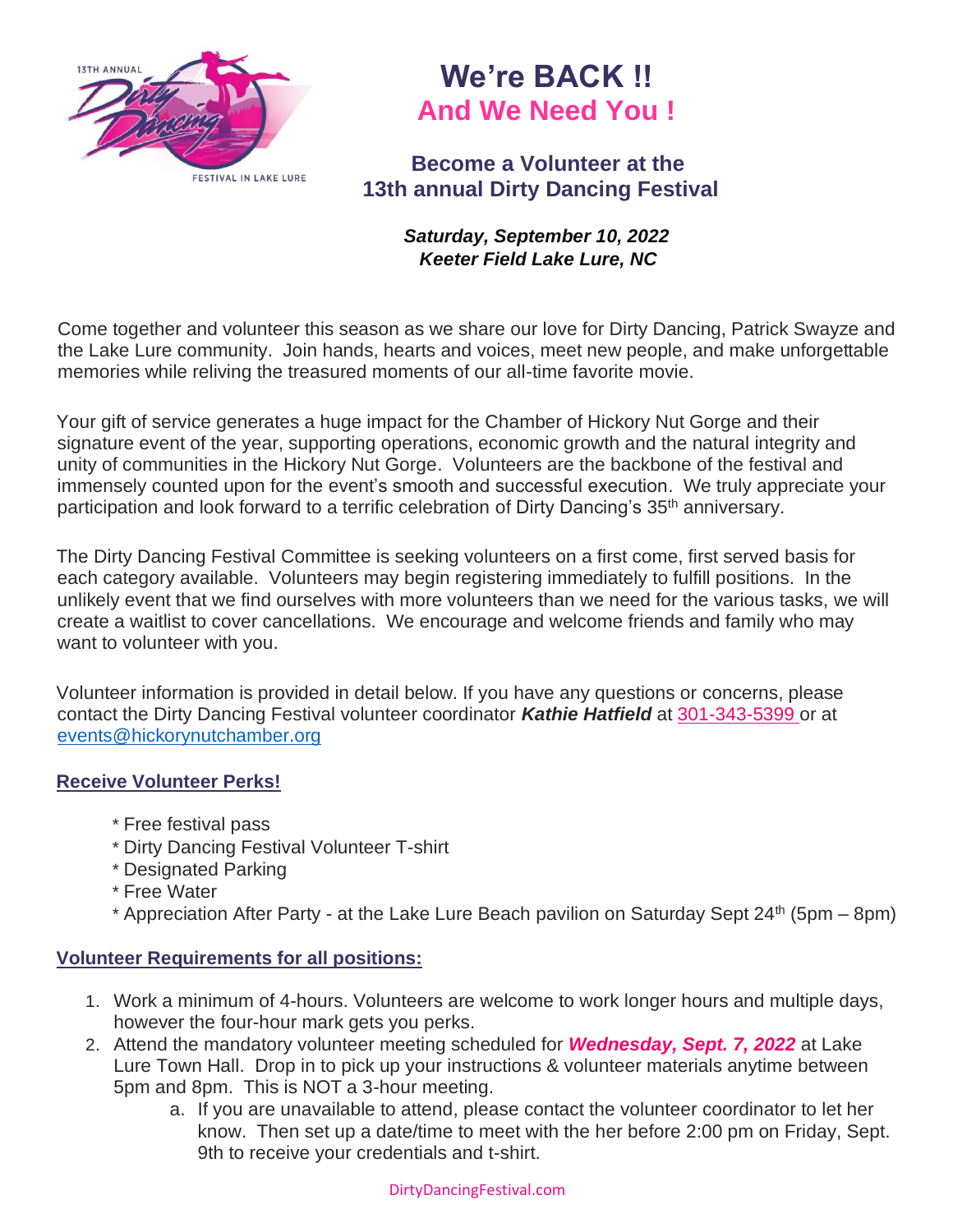- 3. Arrive at a minimum of 15-minutes prior to your volunteer shift to check-in and move into position.
- 4. No alcohol consumption is permitted while working in the volunteer shift positions.

#### **Volunteer process for registering:**

- 1. Read through the volunteer positions, roles and shifts on the next page.
- 2. Fill out the Volunteer Registration Form and submit.
- 3. Even if you have already indicated your interest in volunteering to a Planning Committee member or via email, please submit the Volunteer Registration Form.
- 4. All positions will be filled on a first come first served basis so get your form submitted early.
- 5. You will receive a call or email verifying your volunteer registration and acceptance. If the position or shift you indicated is full, you will be notified and asked for a second option availability.

## **Take some time to review our available positions, roles and shifts to see what appeals to you!**

## **MERCHANDISE**

#### *Tuesday, Wednesday and Thursday 12 noon – 4pm (as needed)*

Role: Assist with sorting, packaging and labeling pre-sale merchandise.

#### *Friday Set-Up Shift: 2 pm – 6 pm*

Role: Assist with merchandise inventory placements and sorting, posting of signs and banners, and cash/credit register set up.

## *Saturday Festival Shifts: 10 am - 2 pm / 2 pm - 6 pm*

Role Responsibility: Selling merchandise items to patrons, running the cash/credit register, straightening and folding merchandise, and assisting customers with products.

## **TICKET SALES & ADMISSION**

## *Saturday Festival Shifts: 9 am - 1 pm / 1 pm - 5 pm*

Role Responsibility:

- 1. Set-up: Skirt tables, unload containers and set out materials, hang signs/banners and prepare for ticket sales
- 2. Ticket Sales (as needed): Cash / Credit / hand out wristbands for entry
- 3. Attendee Check-in: Scan tickets / register Lake Lift contestants / hand out wristbands for entry
- 4. Will Call Check In: Verify media/VIP credentials / hand out wristbands for entry
- 5. Front Gate Entrance: Check wristbands for entry / hand out brochures
- 6. Assisting patrons with questions, directions, schedule of events and other needs

## **CLUB HOUSE GARDEN TABLE – ALCOHOL GARDEN ENTRANCE**

## *Saturday Festival Shifts: 10 am - 2 pm / 2pm – 6pm / 6 pm – 10 pm*

Role Responsibility: Check ID to purchase alcohol from vendors, collect cash, and hand out wristbands.

DirtyDancingFestival.com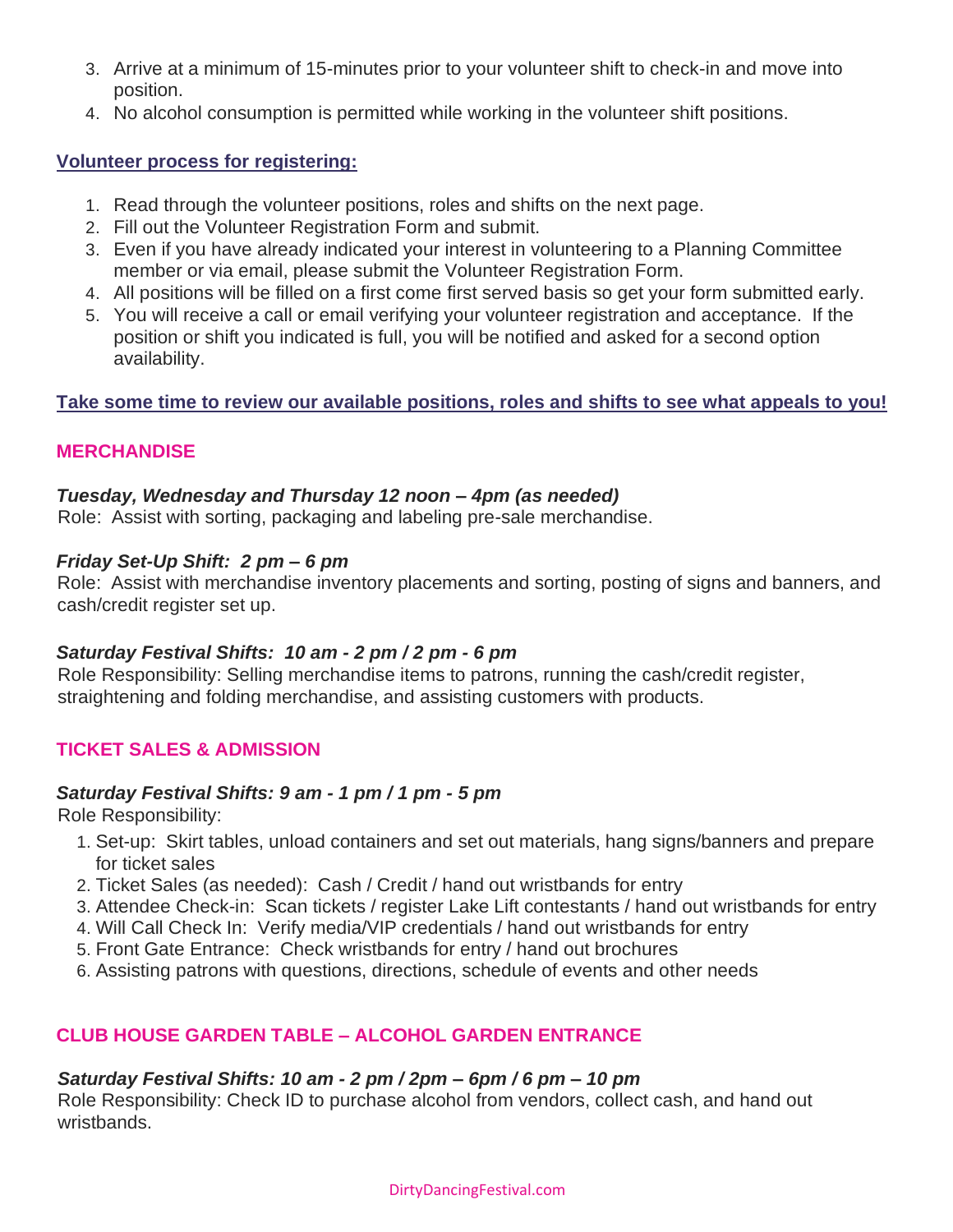#### **PARKING**

#### *Saturday Festival Shifts: 8 am -12 pm / 12 pm - 4 pm / 4 pm - 8 pm Onsite and offsite parking areas*

Role Responsibility: Collect cash for parking in onsite/offsite lots. Direct patrons where to park. Keep track of open/full parking spaces. Direct guests with parking passes. Direct patrons where to enter the festival grounds.

#### **WATERMELON RACES**

#### *Saturday Festival Shifts: 9 am - 1 pm / 1 pm - 5 pm*

*(NOTE – this is a great volunteer opportunity for a group such as a Scouting Troop or School Group)*

Role Responsibility: Oversee watermelon races, clean up leftover debris

#### **\*\*\*Watermelon Races Lead Volunteer:** S*aturday*

The Dirty Dancing Festival is welcoming a lead volunteer to manage the race venue set-up, cleanup and volunteers.

#### **FESTIVAL PARK MAINTENANCE**

#### *Friday Set-up Shift: 2 pm - 6 pm*

Role Responsibility: Assist with various set up tasks (tents, banners, trash receptacles, etc.)

#### *Saturday Festival Shifts: 10 am – 2 pm / 2 pm – 6pm / 6 pm – 10 pm*

Role Responsibility: Trash pickup and dumpster disposal. Check on porta johns. Report issues and concerns to security.

#### *Sunday Clean-Up and Tear Down Shift: 9 am - 1 pm*

Role Responsibility: Clean up all trash from grounds, assist with various tear down tasks.

To register as a volunteer for the 13<sup>th</sup> Annual Dirty Dancing Festival, please complete this form and mail a hard copy to Chamber of Hickory Nut Gorge at: P.O Box 32, Chimney Rock, NC 28720

Please submit one registration form per person